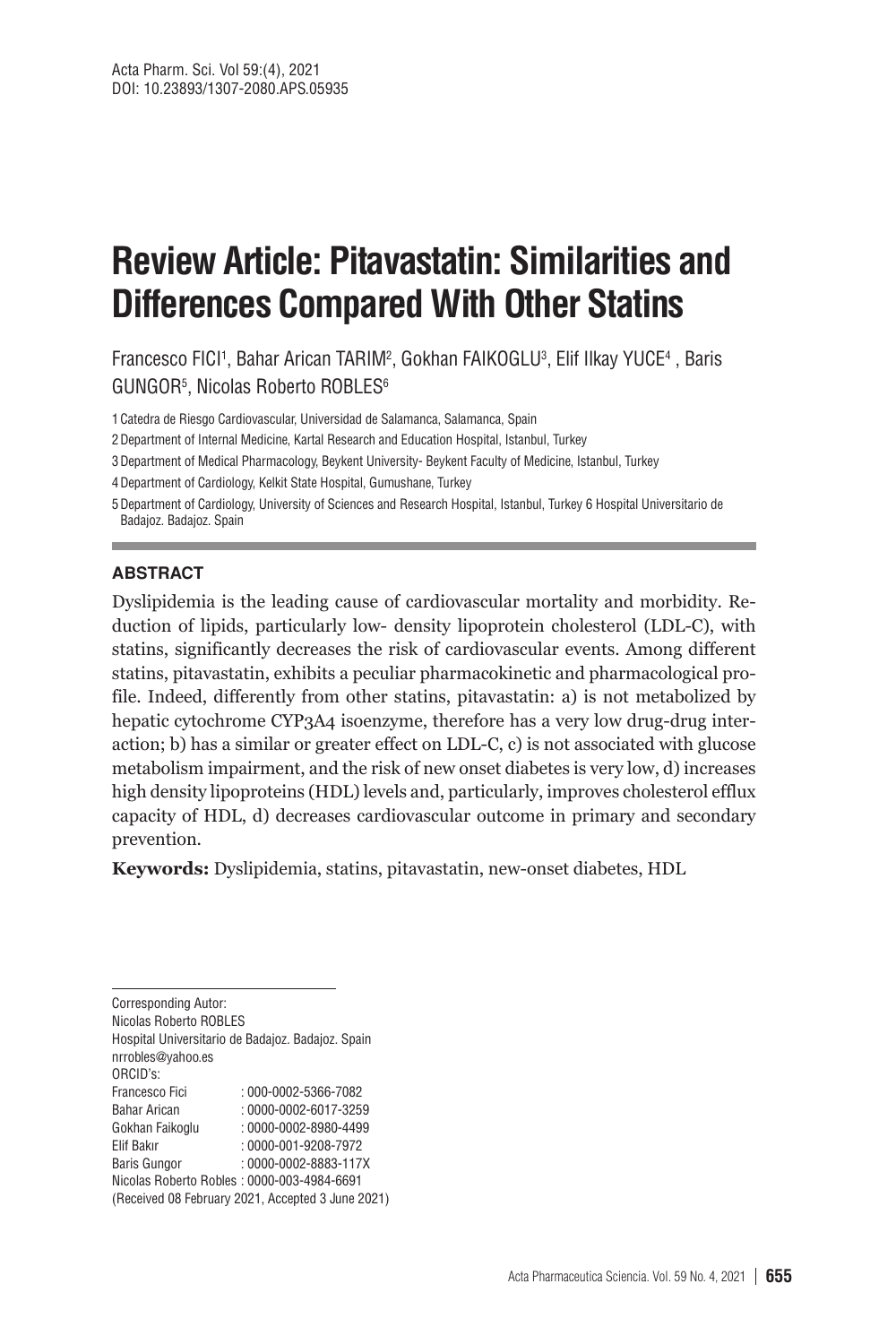#### **INTRODUCTION**

Dyslipidemia remains the leading cause of cardiovascular (CV) morbidity and mortality and aggressive reduction of lipids significantly improve cardiovascular outcome. Reduction of low density lipoproteins cholesterol (LDL-C) remains the cornerstone for a significant prevention of cardiovascular events<sup>1,2</sup>. Lowering LDL-C by  $2-3$  mmol/L is associated with a significant  $40\%$ -50% risk reduction, also in patients with diabetes or at low  $(\langle 10\% \rangle)$  CV risk<sup>1</sup>. Given the relationship between lipids lowering and CV protection, current guidelines recommend a LDL-C cut-off < 55 mg/dl, (or at least 50% reduction, from baseline) and < 70 mg/dL (or at least 50% reduction from baseline), in patients at very high or high CV risk respectively; while, in subjects at low-moderate risk, LDL-C must be decreased to  $\lt$  116 and 100 mg/dL respectively<sup>3</sup>. Within the dyslipidemia treatment, statins are the most preferred medications. Therefore, this review mainly highlights the pharmacological, pharmacokinetic and therapeutic similarities and differences between the most prescribed pitavastatin and other available statins.

For this purpose, a literature search was conducted in PubMed, using the terms "pitavastatin", "dyslipidemia", "new onset diabetes", "adiponectin", "ApoI" and "cardiovascular prevention", to identify eligible articles and review in English language, published in peer reviewed journal. We did not considered short communications, editorials and posters. The resulting articles were evaluated by the authors for suitability for this review.

### **Pitavastatin and mechanism of action**

Pitavastatin, a new-generation lipophilic statin, is indicated for the treatment of primary and mixed dyslipidemia and also prevention of cardiovascular disease. The pharmacological mechanism is similar to that of other statins that is inhibition of the 3-hydroxy-3-methylglutaryl coenzyme A (HMG-CoA) reductase, with subsequent reduction of cholesterol synthesis.



**Figure 1:** Pivastatin calcium salt and main metabolites<sup>4</sup>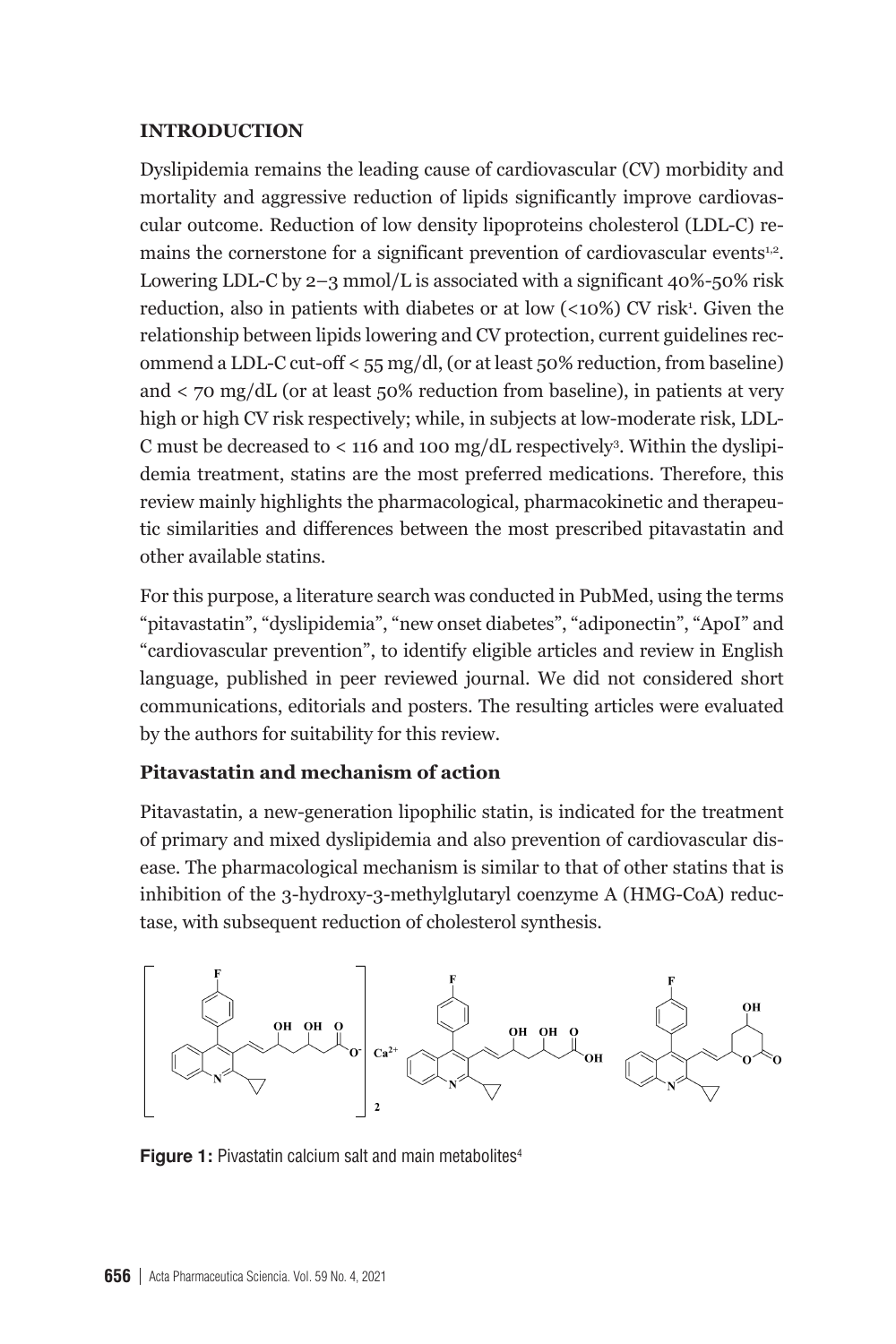#### **Pharmacokinetic and metabolic aspects**

Pitavastatin mainly inserted as calcium salt forms in pharmaceutical formulations. The quinoline ring and side chains that include fluorophenyl and cyclopropyl moieties provide improved pharmacokinetics, in the chemical structure of pitavastatin, in terms of lipid-water solubility balance. After oral administration, pitavastatin, is largely absorbed (80%), with an absolute bioavailability >60%, higher than that of other lipophilic statins<sup>4</sup>. The peak plasma level is achieved after 0.5-1.2 h, without difference between single and multiple doses4–6. Plasma concentrations and area under the curve (AUC) are proportional to the dose and reach the steady state after 4 days, without drug accumulation4–6. The elimination half-life, after single and multiple dose, is 9-13 hours respectively. Pitavastatin is excreted unchanged in the bile and then reabsorbed through the enterohepatic circulation. This finding explains the long elimination half-life. The drug is minimally metabolized at hepatic level, where, through a process of glucuronidation, is converted to pitavastatin lactone, the main inactive metabolite, which in turn is reversibly reconverted in pitavastatin acid<sup>4,7</sup>. The excretion is in large part with the feces, while a very low amount (<5%) is eliminated with urine, therefore dose reduction is not required in patients with kidney disease. (Figure1)

Differently from lovastatin, simvastatin, atorvastatin and fluvastatin, pitavastatin is not metabolized by hepatic cytochrome CYP3A4 isoenzyme, and, differently from rosuvastatin and fluvastatin, is minimally metabolized by CYP2C9 isoenzymes, consequently the risk of clinically significant drugdrug interaction is very low $4.6$ . This finding has relevant clinical implications, because, unlike other statins, avoid high plasma levels, when pitavastatin is co-administered with cardiovascular drugs, such as verapamil, diltiazem, digoxin, amiodarone, warfarin, clopidogrel or amlodipine6 . Such characteristic improves tolerability and patient's adherence, particularly in case of polytherapy. The concomitant administration of pitastatin with ciclosporin is contraindicated, while the dose of pitavastatin must be reduced (1mg/daily) in patients taking erythromycin or clarithromycin6,7. Pharmacokinetic properties are not affected by food, does not differ between Caucasian and Asian, young and elderly subjects<sup>4,8,9</sup>. This is an important aspect, considering that subjects aged  $\geq 65$  years have a higher prevalence of cardiovascular morbidity.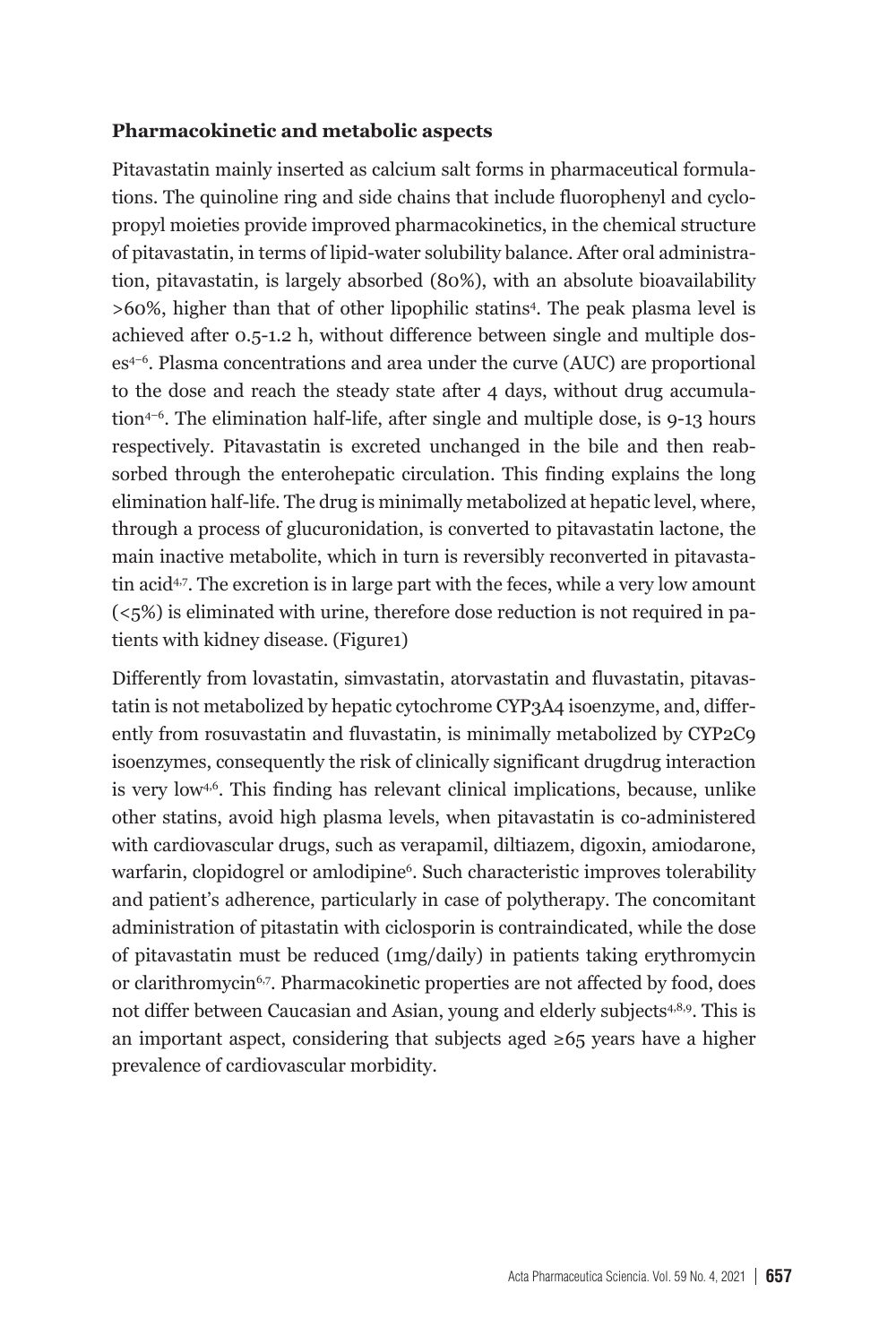# **Therapeutic activity Therapeutic activity**

The lipid lowering of pitavastatin is either similar, or even greater than that of other statins, with a high prevalence of patients which achieve LDL-C tar $get^{10-15}$ . (Figure 2)



Taken from Saito Y Treatment Options for Hypercholesterolemia and Combined Dyslipidemia: Focus on Pitavastatin Clinical Medicine Insights: Therapeutics 2011:3 517-525<sup>10</sup> **Figure 2:** Comparison of percent reduction in LDL-C levels for different doses of statins.

Globally pitavastatin, decreases total cholesterol (TC 29% -33%), LDL-C, (42%  $\alpha$  and  $\alpha$  (Figure 3)  $-$  ~50%), non-HDL-C (-41%) and triglycerides (TG 30-32%), according to the  $dose<sup>10,16,17</sup>$ . (Figure 3)



**Figure 3:** Effects of pitavastatin monotheraphy on lipid profile (HDL-C; High-density lipoprotein cholesterol, LDL-C; Ligh-density lipoprotein cholesterol, TC; Total cholesterol, TG;  $l$ Otal glyceride $l'$ Total glyceride<sup>17</sup>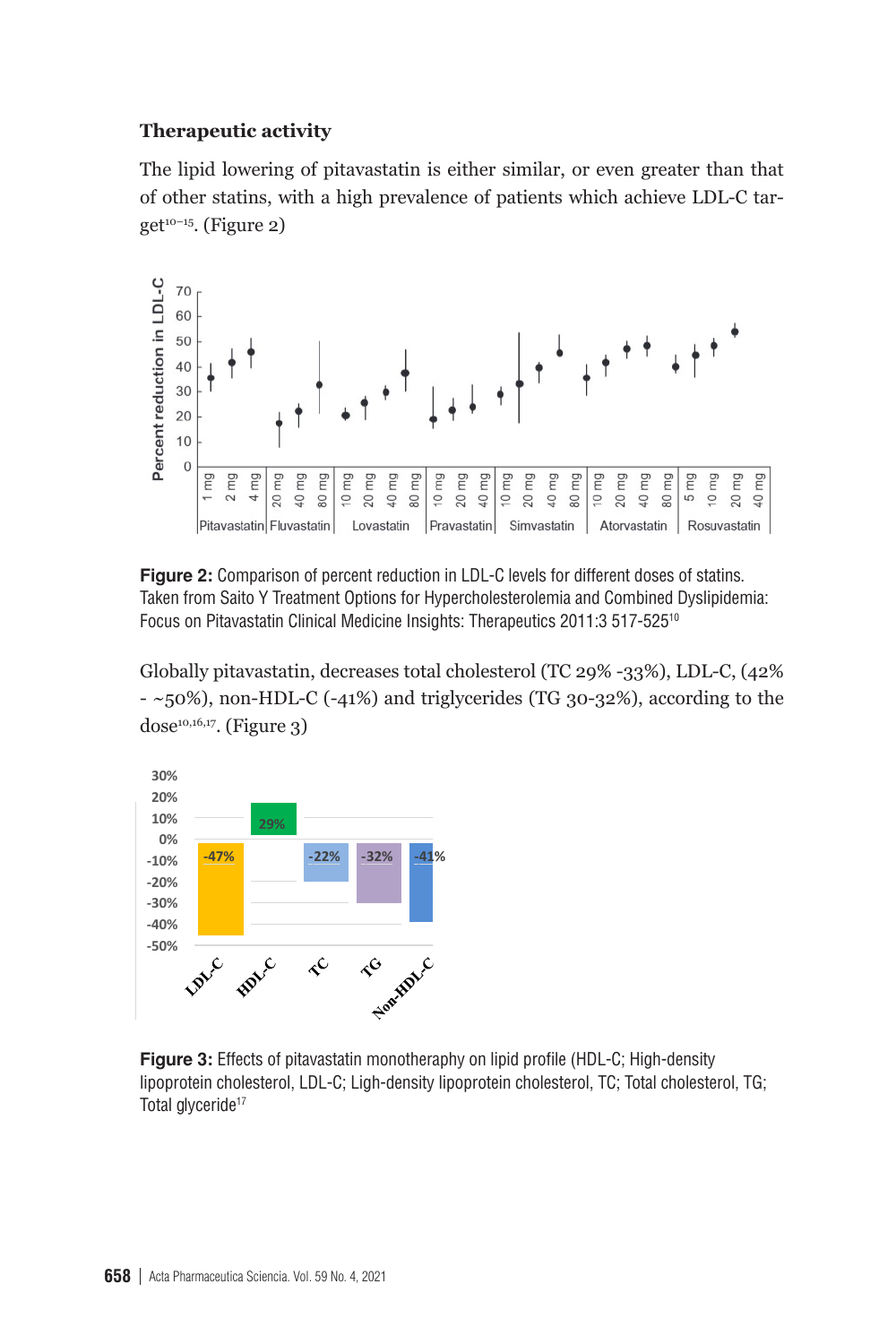Compared to other statins, pitavastatin is about 6-fold more potent than atorvastatin, 1.7-fold more potent than rosuvastatin, 77-fold more potent than fluvastatin in reducing LDL-C13.

Pitavastatin is equally effective, in elderly, in subjects with type 2 diabetes or metabolic syndrome and in people at high CV risk or with coronary artery disease13,15,18–22.

However, pitavastatin, compared with other statins, differs in some pharmacological properties, concerning glucose metabolism and high-density lipoproteins (HDLs) plasma levels.

## **Glucose metabolism**

The JUPITER trial raised concerns about the relationship between statins and new-onset diabetes (NOD), because 25% of patients treated with rosuvastatin developed NOD23. Moreover different meta-analyses and a recent cohort study, revealed that statins use is significantly associated with risk of NOD24–27. The incidence shows a remarkably variability (12%-61.7%), supporting the concept that, statin pharmacological properties, dosage, treatment duration and method to evaluate diabetes, play a major contributory role in the risk of NOD. Observational and comparative randomized clinical trials, have shown that pitavastatin, at variance of other statins, has a neutral, or even a favourable effect on glucose metabolism28,29.

Pitavastatin has been compared with other statins in patients with and without diabetes. The LIVESstudy subanalysis, performed in 1197 diabetic patients, untreated with antidiabetic drugs, revealed a significantly decrease of glycosylated hemoglobin (HbA1c), during 2 years of pitavastatin treatment<sup>30</sup>. The CHIBA study sub-analysis has shown that pitavastatin, differently from atorvastatin, did not increase glycoalbumin plasma levels and had a neutral effect on fasting plasma glucose, insulin and HOMA-IR31.

Furthermore a meta-analysis, involving non-diabetic patients shown that pitavastatin, compared with placebo or other statins, did not adversely affect glucose metabolism and decreased the risk of incident diabetes32.

These findings are in agreement with a, randomized, double-blind, controlled trial and particularly with the PATROL and PAPAGAO –T studies, which have shown that atorvastatin and rosuvastatin, differently from pitavastatin, have significantly increased HbA1c plasma concentration<sup>12,18,33</sup>. A retrospective study, compared pitavastatin with atorvastatin, pravastatin and pitavastatin in type 2 diabetic subjects with stable antidiabetic therapy34. Blood glucose and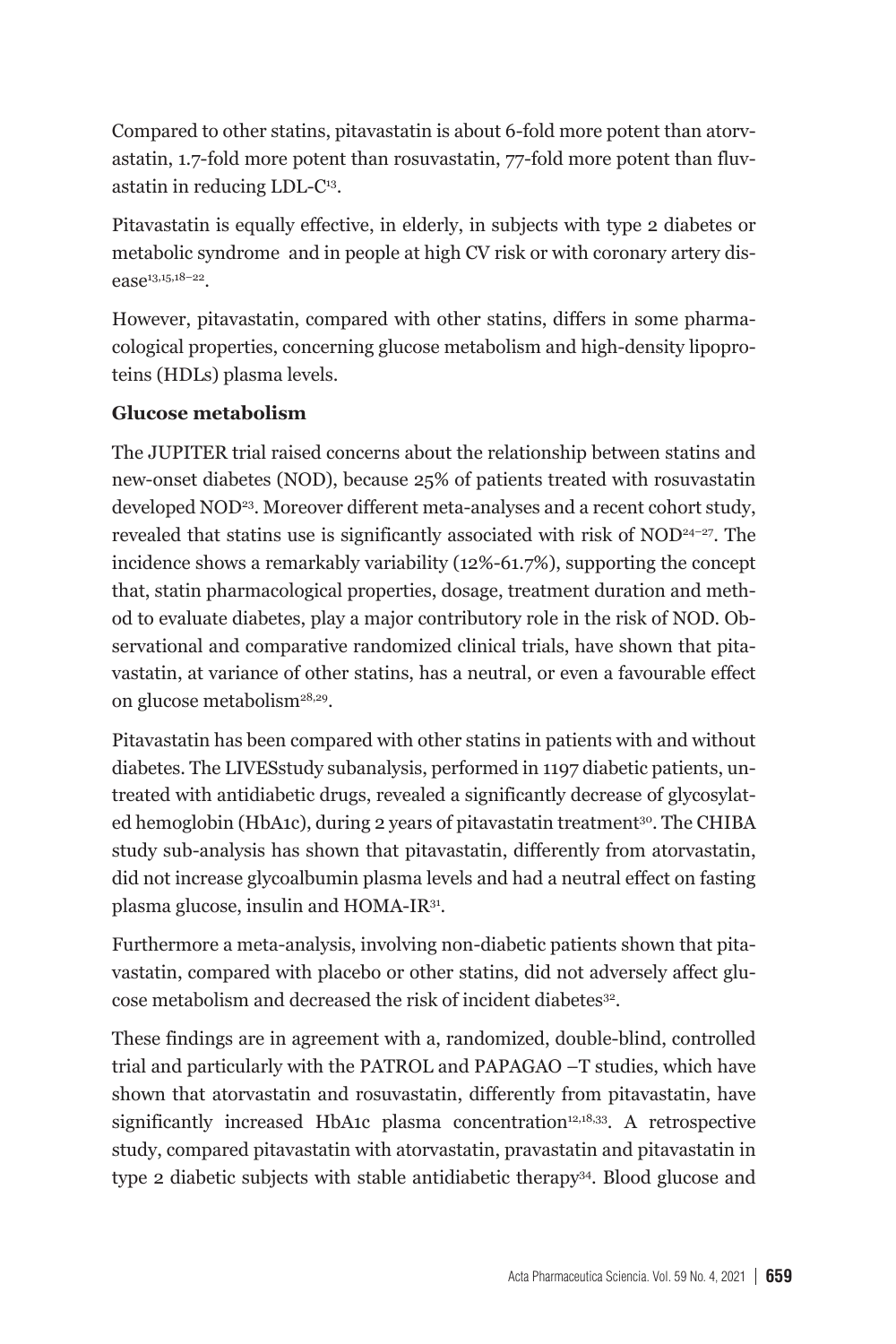HbA1c increased with atorvastatin, but not with pitavastatin and pravastatin, suggesting the lack of difference between pravastatin and pitavastatin. However a recent meta-analysis, failed to show this similarity, because atorvastatin, rosuvastatin and also pravastatin, differently from pitavastatin, raised HbA1c and fasting blood glucose level35. Glicemic control during pitavastatin treatment was also evaluated in patients with coronary artery disease. In the Lamis II trial, no significant changes of HbA1c and blood glucose were observed in patients with acute myocardial infarct, after 1 year of treatment<sup>36</sup>. On the contrary pitavastatin significantly improved glucose metabolism in patients with acute coronary syndrome37. However some studies have reported a variable incidence of NOD during pitavastatin treatment. In the REAL-CAD trial incident diabetes was observed in 4.5% of patients with stable coronary artery disease, during 3 years follow-up and in patients at high risk of cardiovascular events NOD has been reported in  $1.3\%$  of subjects<sup>13,20</sup>. These results deserve some comments: a) both trials were large outcomes trials and were not adequately powered to assess the rate of NOD; b) in both studies, 42% and 20% of patients, respectively, were treated with beta-blockers, some of which are associated with a high risk of NOD<sup>38</sup>. However in patients with acute myocardial infarct, who did not have diabetes, the incidence of NOD with pitavastatin was 3%, significantly lower than 8.4% and 10.4% observed with atorvastatin and rosuvastatin respectively<sup>39</sup>. This finding has been confirmed by a network metaanalysis and by a recent retrospective cohort study in nondiabetic patients, which indicate that the likelihood to develop diabetes was largest with atorvastatin, rosuvastatin, simvastatin, pravastatin and lovastatin, whereas it was significantly decreased with pitavastatin<sup>24,27</sup>.

Taken together, these findings show that pitavastatin, even at high doses, has a neutral effect on glucose metabolism, while the occurrence of new-onset diabetes cannot be ruled out, but the incidence rate is very limited. The pharmacological mechanism involved in this favourable aspect of pitavastatin is not yet fully understood. However accumulating evidence indicates that pitavastatin could stimulate adiponectin secretion, which, is involved in different biological process, such as insulin-sensitizing, anti-diabetic, anti-inflammatory and anti-atherosclerosis activities, through the increases fatty acid oxidation and glucose utilization in skeletal muscle and liver<sup>28,40</sup>. In spite of some discrepancies between different studies, pitavastatin, differently from other statins, significantly rises adiponectin plasma levels [27.2%, vs 17.3%, 14.7% and 7.2% with rosuvastatin, pravastatin and atorvastatin respectively $]^{28,41,42}$ .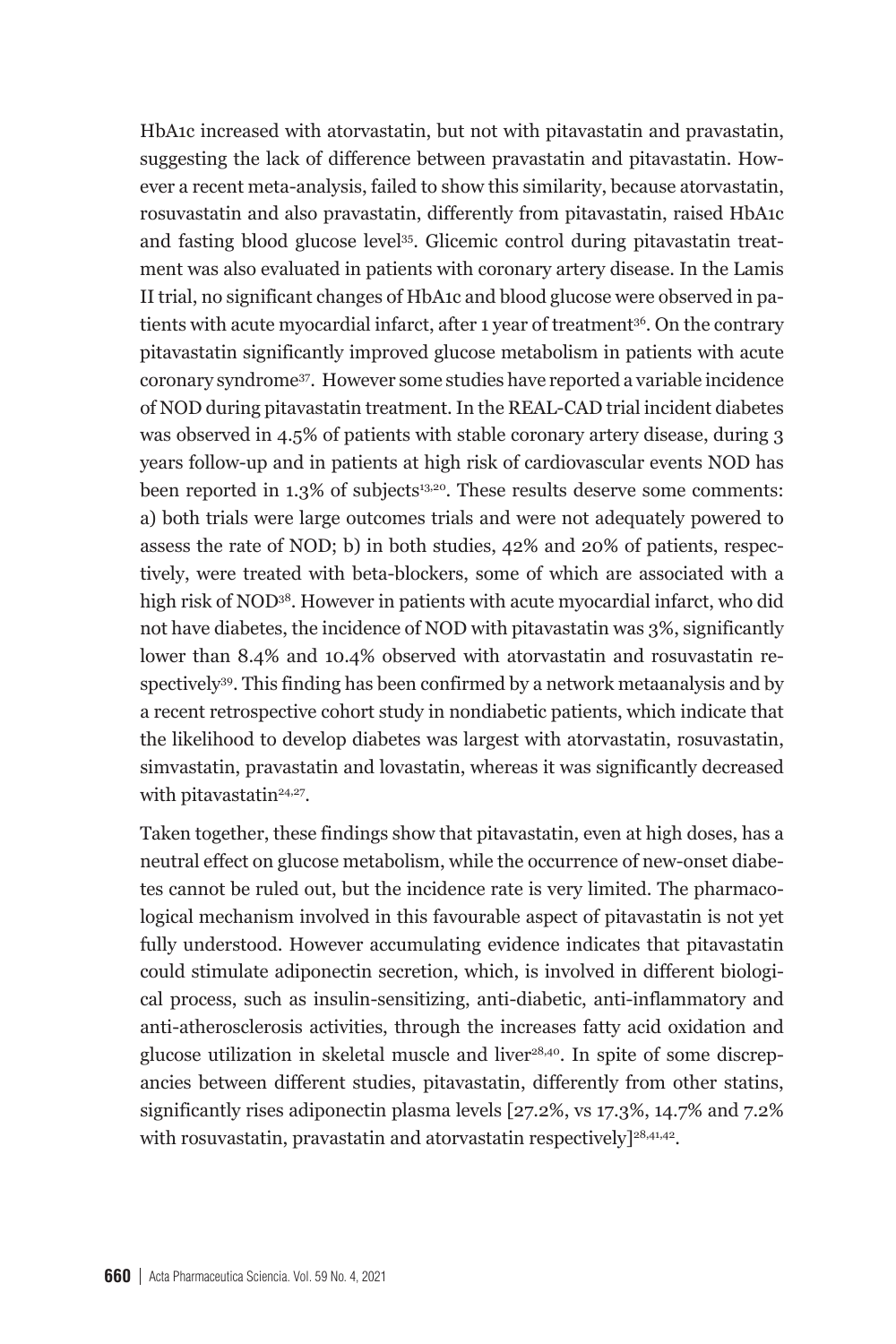# **Effect on high-density lipoprotein cholesterol (HDL C) Effect on high-density lipoprotein cholesterol (HDL C)**

High plasma levels of HDLs seems to be related with low risk of CV events and, therefore, with atheroprotective properties<sup>43,44</sup>. Although statins usually lead to a minimal and variable change in HDLs, pitavastatin, differently from atorvastatin, pravastatin, fluvastatin and simvastatin, led to a significant increase in HDLs concentration (13.4% -29.0%), particularly in patients with low HDLs  $(\leq 40 \text{ mg/dl})$  at baseline<sup>17,30,42,45,46</sup>. (Figure 4)



**Figure 4:** Time dependent percent change of HDL-C levels from baseline with Pitavastatin and Atorvastatin treatments46

Nevertheless, some concerns have been raised about the correlation between high HDLs level and CV protection, because pharmacological intervention, with drugs which increase HDLs, failed to show a significant reduction in CV outcome47,48.

There is evidence that HDLs, promote the "cholesterol efflux capacity" which correlates with the antiatherogenic effect of HDLs<sup>49,50</sup>.

Although a paucity of data, some studies provided evidence that pitavastatin, unlike other statins, was significantly associated with improved cholesterol efflux capacity of HDLs, [Fig 5] and suggest that such effect is mostly attributable to capacity of pitavastatin, differently from other statins, to increase apolipoprotein A1 plasma levels which improves HDL-C functionality through different biochemical mechanisms<sup>41,42,46,51.</sup>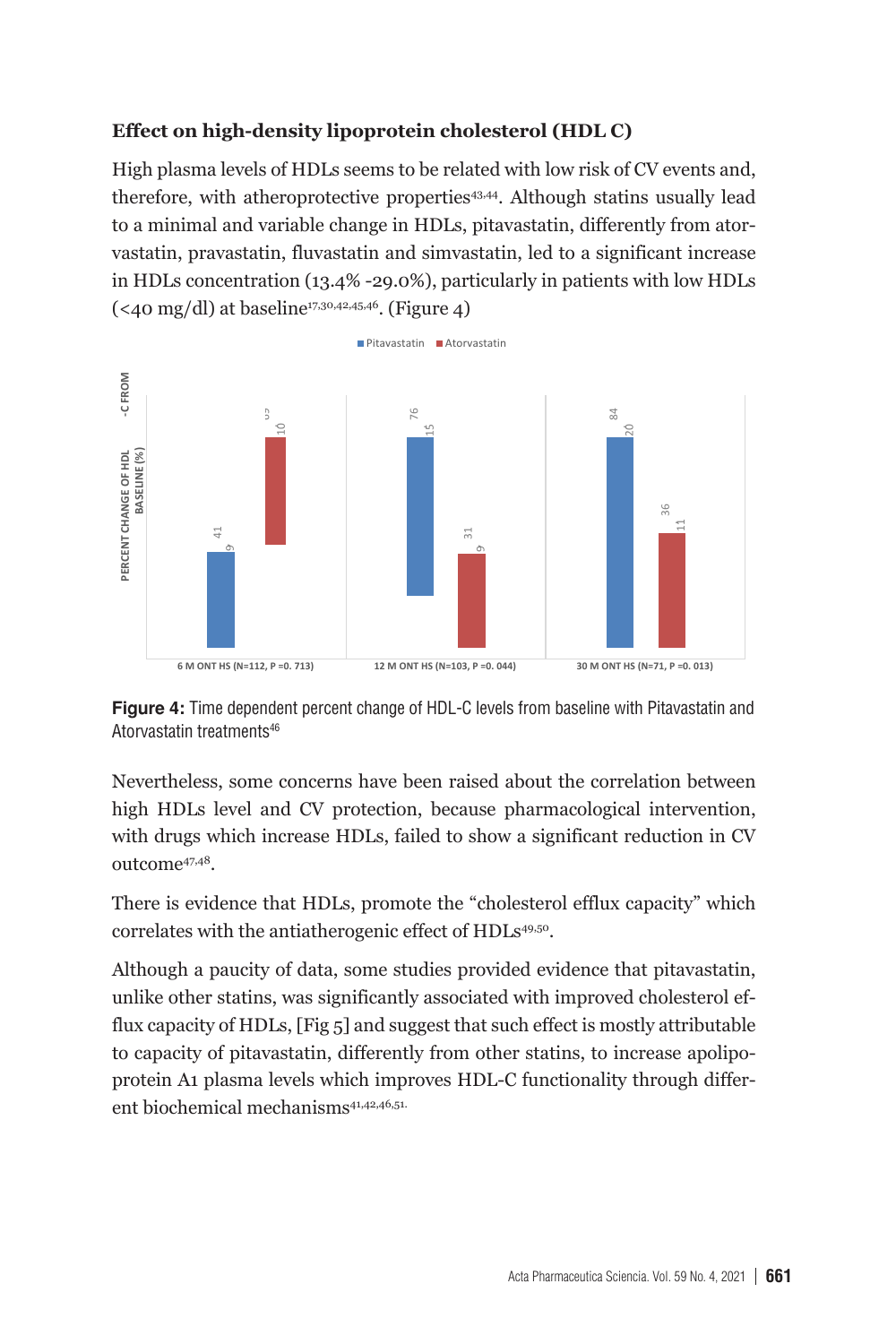## **Pitavastatin and coronary artery disease**

Statins are a mainstay in the primary and secondary prevention of atherosclerotic cardiovascular disease.

Different studies have assessed the therapeutic efficacy of pitavastatin in primary and secondary cardiovascular prevention. In patients with hypercholesterolemia and concomitant high cardiovascular risk factors, pitavastatin, compared with atorvastatin, provided a greater significant reduction of CV events (2.9% vs 8.1%) and coronary revascularization for stable angina, (4.5% vs 12.9%), during  $5$  years of treatment<sup>13</sup>.

The REAL-CAD, a multicenter study, which involved 13054 patients with stable coronary artery disease, has shown that pitavastatin significantly decreased the risk of CV mortality and morbidity by 19%20. This result confirms the findings of the LAMIS and CIRCLE studies, performed in patients with acute myocardial infarct (AMI)21,52. Major cardiovascular events occurred in a small percentage of subjects (7.3%-8.3% respectively), lower than that observed with atorvastatin and pravastatin (19.3% and 27.2% respectively). However the risk of repeated coronary revascularization, either for new coronary lesions, or at target lesion was significantly reduced with pitavastatin compared to atorvastatin. In addition, in patients with acute coronary syndrome pitavastatin, was associated with stabilization of atherosclerotic plaque with increase fibrous-cap thickness and reduction of fibro-fatty volume index<sup>22,45,53,54</sup>. These effects were not inferior or significantly greater compared with atorvastatin<sup>22,53</sup>. Although in most studies high dose of pitavastatin, (4 mg/day), significantly protected patients from recurrent major CV event, the LAMIS II study (36) did not show significant difference between 2 and 4 mg/day in patients with AMI (incidence of CV adverse events, 9.07% vs 9.13% respectively), confirming the results of LAMIS, CIRCLE and TOGETHAR studies, showing that even low dose of pitavastatin may decreases the incidence of major CV events, also in primary prevention13,21,36,45,52.

However, as the lipids lowering of pitavastatin is dose dependent, 4 mg/daily, would be the suitable dosage for secondary CV prevention<sup>4,5</sup>.

## **Future investigations**

While the role of pitavastatin in patients with dyslipidemia, associated or not with coronary artery disease, is well established, its efficacy in subjects with immunodeficiency virus (HIV) infections, deserve further investigations. However, the absence of pharmacokinetic interaction between antiretroviral drugs and pitavastatin, provides a strong rationale for a systemic use of pitavastatin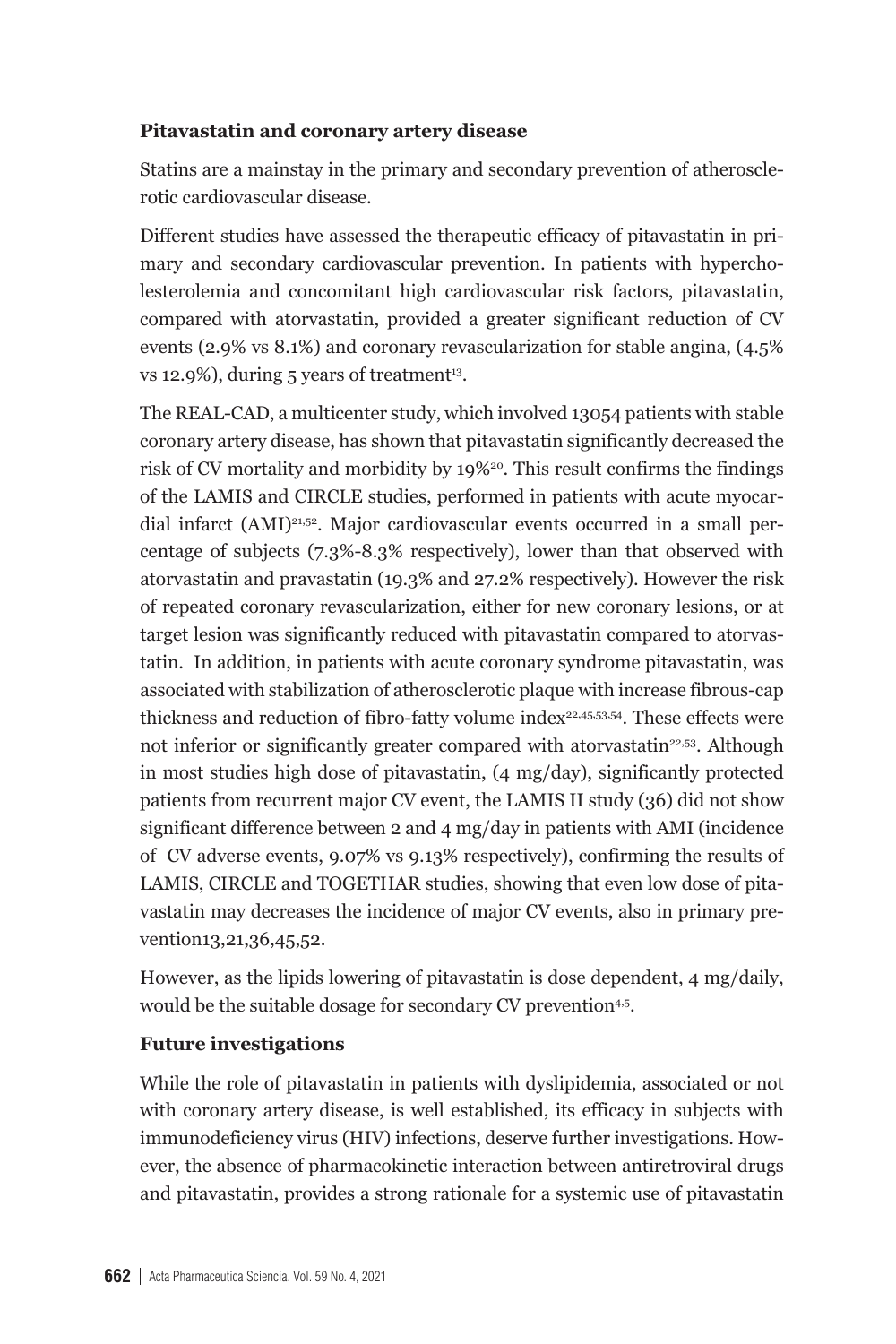to manage dyslipidemia and avoid CV outcome in these patients, The results of the REPRIEVE trial, now in progress will define the therapeutic place of pitavastatin in this group of patients<sup>6,55,56</sup>.

## **Safety and tolerability**

The most frequent adverse events (AEs) induced by statins are related to myopathy (in rare cases rhabdomyolysis) and liver injury.

Numerous studies have shown that pitavastatin is associated with a very low rate of AEs, also with high doses and during prolonged treatment<sup>20</sup>. Even if the rate of AEs differs across trials, overall 10.4% of patients have reported AEs in the LIVES study, performed in approximately 20000 patients, treated with pitavastatin (1-4 mg/day) for 2 years<sup>57</sup>. The most common, mild in severity, AEs were myalgia, muscle spams or weakness, experienced by 1.08%, 0.18% of patients respectively. Overall, no clinically significant changes in laboratory parameters have been observed during the study. A mild increase of creatinine phosphokinase (CK), alanine aminotransferase (ALT), aspartate aminotransferase (AST) and γ-glutamyltransferase (γ-GTP), incidence was found in 2,7%, 1.8%, 1.5% and 1.0% of subjects respectively. Furthermore concomitant administration of pitavastatin with agents that, rising statins plasma levels, lead to AEs, was not associated with significant incidence of AEs<sup>8</sup>.

### **RESULTS AND DISCUSSION**

Statins have become a cornerstone treatment in patients with dyslipidemia and in secondary prevention of atherosclerotic CV disease.

Pitavastatin, a new-generation lipophilic statin, indicated for the treatment of patients with dyslipidemia, shows similarities and differences compared with other statins.

Several studies have demonstrated that the lipid lowering of pitavastatin is similar, or even greater, than that of other statins, with a more significant effect in decreasing triglycerides and remnant lipoprotein cholesterol. The therapeutic efficacy has been documented in a wide range of patients with primary or combined dyslipidemia, also associated with type 2 diabetes or metabolic syndrome, in Asian and Caucasian subjects, in young and elderly patients, as well in subjects at high CV risk or with coronary artery disease. In this last group pitavastatin significantly decreased the rate of major adverse cardiovascular events and coronary plaque volume.

Unlike other statins, pitavastatin has a very low drug-drug interactions, because not metabolized by the CYP3A4 pathways. This aspect has important clinical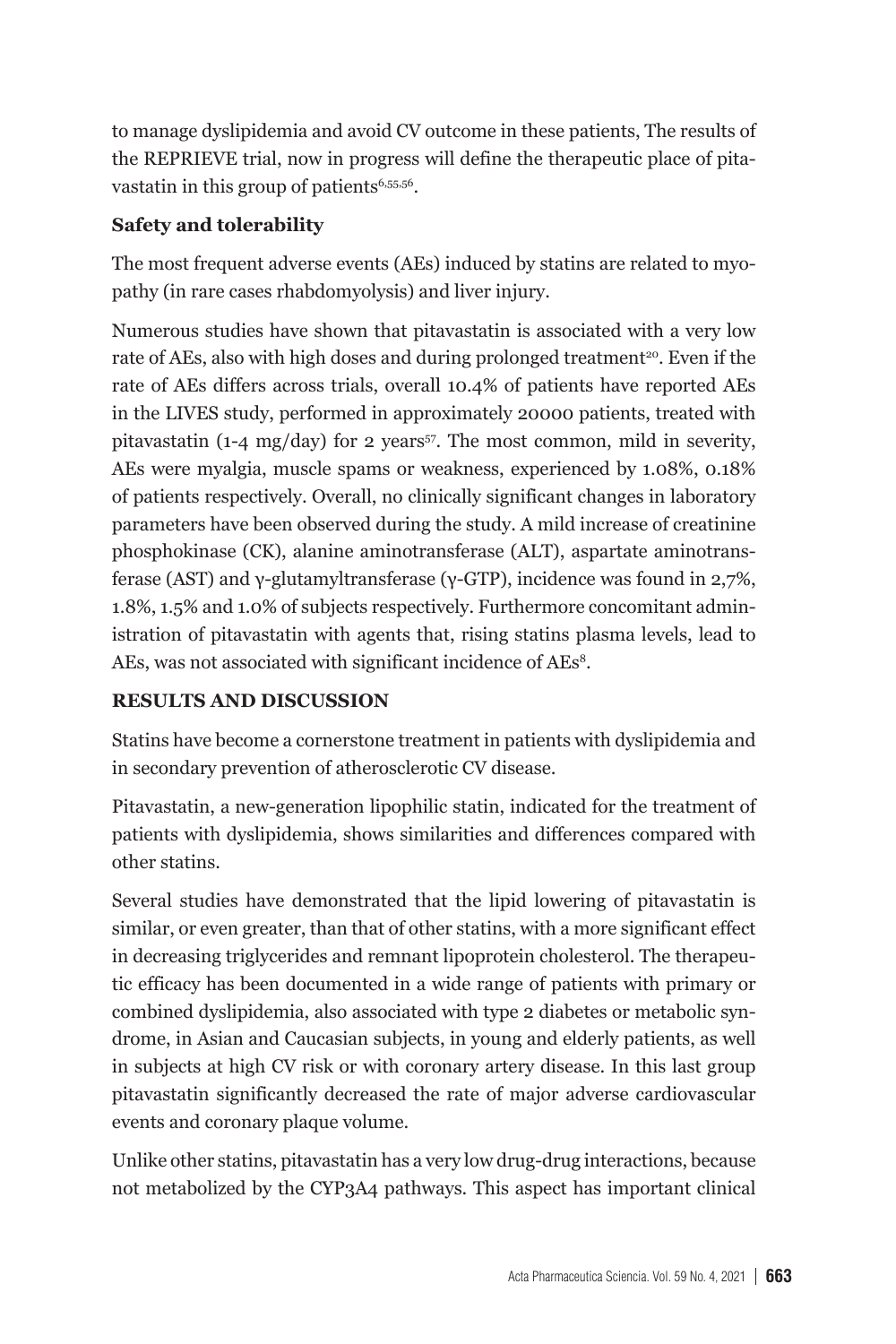implications, because avoid the risk of high plasma level when co-administered with other cardiovascular drugs.

There is evidence that statins might increase the risk of NOD or may deteriorate glycemic homeostasis. Pitavastatin has a neutral or beneficial effect on glucose metabolism, by increasing adiponectin plasma levels and the incidence of NOD is very low, in comparison to other statins.

In addition, differently from some available stains, pitavastatin rises plasma levels of HDLs, improving their function, e.g the "reverse cholesterol efflux capacity" by stimulating the hepatic secretion of ApoA1.

Pitavastatin is well tolerated, also during long term administration, with very low incidence of dug related side effects, showing, in this way, a favorable riskbenefit profile.

## **ETHICAL APPROVAL**

This article does not contain any studies with human participants or animals performed by any of the authors.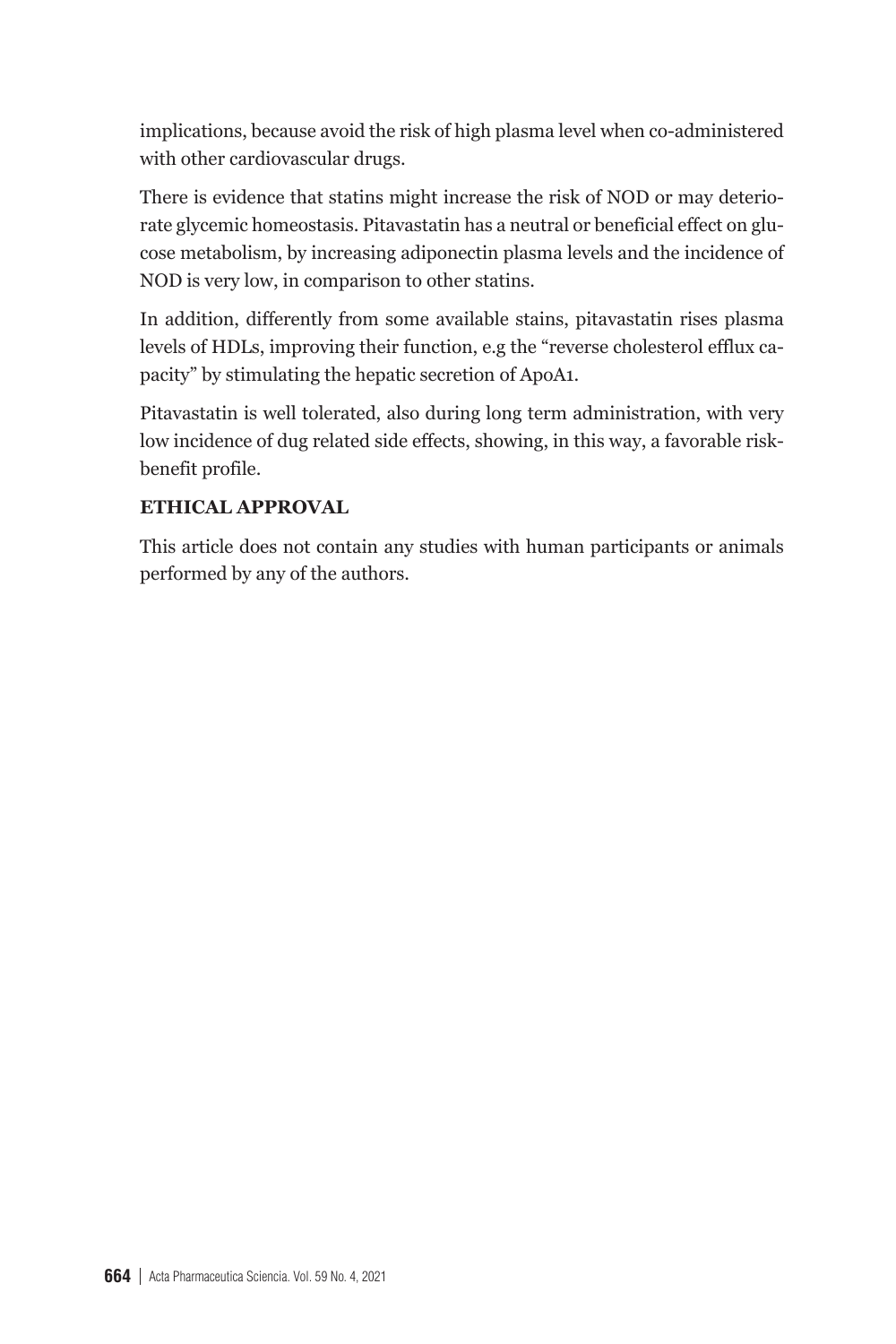#### **REFERENCES**

1. Baigent C, Blackwell L, Emberson J, Holland LE, Reith C, Bhala N, et al. Efficacy and safety of more intensive lowering of LDL cholesterol: A meta-analysis of data from 170 000 participants in 26 randomised trials. The Lancet, **2010;** 376(9753): 1670-1681. doi:10.1016/ S01406736(10)61350-5

2. Navarese EP, Robinson JG, Kowalewski M, Koodziejczak M, Andreotti F, Bliden K, et al. Association between baseline LDL-C level and total and cardiovascular mortality after LDL-C lowering a systematic review and meta-analysis. JAMA, **2018;** 319(15): 1566-1579. doi:10.1001/ jama.2018.2525

3. Mach F, Baigent C, Catapano AL, Koskinas KC, Casula M, Badimon L, Chapman MJ. **(2020).**  2019 ESC/EAS Guidelines for the management of dyslipidaemias: Lipid modification to reduce cardiovascular risk (Vol. 41, pp. 111-188).

4. Catapano AL. Pitavastatin - pharmacological profile from early phase studies. Atherosclerosis Supplements, **2010;** 11(3): 3-7. doi:10.1016/S1567-5688(10)71063-1

5. Luo Z, Zhang Y, Gu J, Feng P, Wang Y. Pharmacokinetic properties of single- and multipledose pitavastatin calcium tablets in healthy chinese volunteers. Ther Res Clin Exp, **2015;** 77: 52-57. doi:10.1016/j.curtheres.2015.02.001

6. Corsini A, Ceska R. Drug–drug interactions with statins: will pitavastatin overcome the statins' Achilles' heel?. Curr Med Res Opin, **2011;** 27(8): 1551–1562.doi:10.1185/03007995.2 011.589433

7. Hougaard Christensen MM, Bruun Haastrup M, Øhlenschlaeger T, Esbech P, Arnspang Pedersen S, Bach Dunvald AC, et al. Interaction potential between clarithromycin and individual statins-A systematic review, Basic Clin Pharmacol Toxicol, **2020;** 126(4): 307-317. doi:10.1111/ bcpt.13343

8. Warrington S, Nagakawa S, Hounslow N. Comparison of the pharmacokinetics of pitavastatin by formulation and ethnic group: An open-label, single-dose, two-way crossover pharmacokinetic study in healthy caucasian and Japanese men. Clin Drug Investig, **2011;** 31(10): 735-743. doi:10.2165/11592480-000000000-00000

9. Baker W, Chamberlin K. Benefit\risk assessment of pitavastatin for the treatment of hypercholesterolemia in older patients. Clin Interv Aging, **2015;** 10: 733. doi:10.2147/CIA.S67532

10. Saito Y. Treatment options for hypercholesterolemia and combined dyslipidemia: Focus on pitavastatin. Clin Med Insights Ther, **2011;** 3: 517-525.

11. Saku K, Zhang B, Noda K. Randomized head-to-head comparison of pitavastatin, atorvastatin, and rosuvastatin for safety and efficacy (quantity and quality of LDL) - The PATROL trial-. Circ, **2011;** 75(6): 1493-1505. doi:10.1253/circj.CJ-10-1281

12. Moroi M, Nagayama D, Hara F, Saiki A, Shimizu K, Takahashi M, et al. Outcome of pitavastatin versus atorvastatin therapy in patients with hypercholesterolemia at high risk for atherosclerotic cardiovascular disease. Int J Cardiol, **2020;** 305: 139-146. doi:10.1016/j.ijcard.2020.01.006

13. Adams SP, Alaeiilkhchi N, Wright JM. Pitavastatin for lowering lipids. Cochrane Database of Systematic Reviews, **2017;** (7): 1-8. doi:10.1002/14651858.CD012735

14. Sponseller CA, Morgan RE, Kryzhanovski VA, Campbell SE, Davidson MH. Comparison of the lipid-lowering effects of pitavastatin 4 mg versus pravastatin 40 mg in adults with primary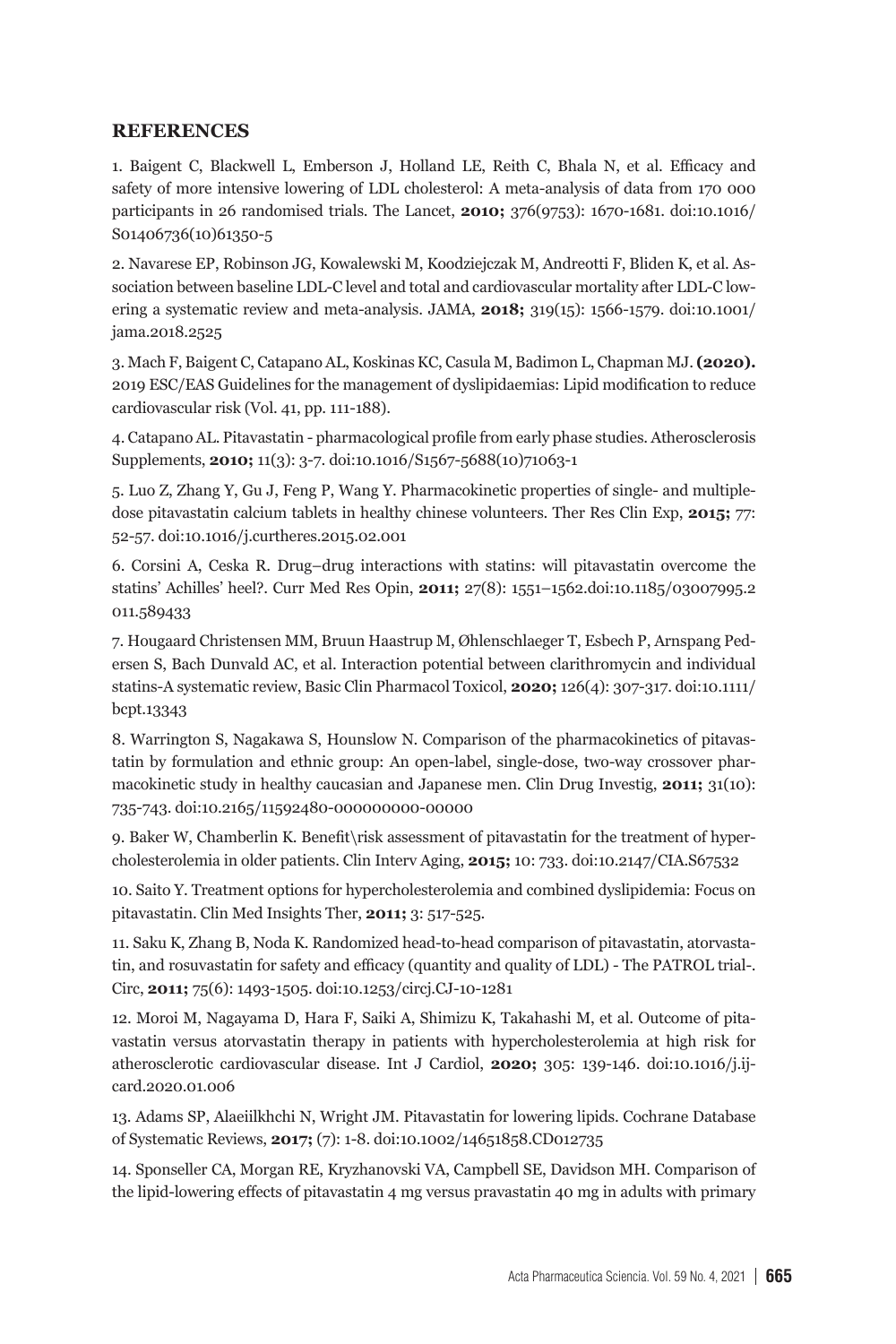hyperlipidemia or mixed (Combined) dyslipidemia: A phase IV, prospective, US, multicenter, randomized, double-blind, superiority trial. Clin Ther, **2014;** 36(8): 1211-1222. doi:10.1016/j. clinthera.2014.06.009

15. Stender S, Budinski D, Gosho M, Hounslow N. Pitavastatin shows greater lipidlowering efficacy over 12 weeks than pravastatin in elderly patients with primary hypercholesterolaemia or combined (mixed) dyslipidaemia. Eur J Prev Cardiol, **2013;** 20(1): 40-53. doi:10.1177/2047487312451251

16. Chan P, Shao L, Tomlinson B, Zhang Y, Liu ZM. An evaluation of pitavastatin for the treatment of hypercholesterolemia. Expert Opin Pharmacother, **2019;** 20(1): 103-113. doi:10.1080 /14656566.2018.1544243

17. Tokgzoglu L, Zamorano JL. Current perspectives on the use of statins in the treatment of dyslipidaemic patients: Focus on pitavastatin. Drugs Context. **2020;** 12 (9): 2 0 2 0 - 4 doi:10.7573/DIC.2020-4-4

18. Gumprecht J, Gosho M, Budinski D, Hounslow N. Comparative long-term efficacy and tolerability of pitavastatin 4 mg and atorvastatin 20-40 mg in patients with type 2 diabetes mellitus and combined (mixed) dyslipidaemia. Diabetes, Obesity and Metabolism, **2011;** 13(11): 1047- 1055. doi:10.1111/j.1463-1326.2011.01477.x

19. Eriksson M, Budinski D, Hounslow N. Comparative efficacy of pitavastatin and simvastatin in high-risk patients: A randomized controlled trial. Adv Ther, **2011;** 28(9): 811-823. doi:10.1007/s12325-011-0056-7

20. Taguchi I, Iimuro S, Iwata H, Takashima H, Abe M, Amiya E, et al. High-dose versus lowdose pitavastatin in Japanese patients with stable coronary artery disease (REAL-CAD) a randomized superiority trial. Circ, **2018;** 137(19): 1997-2009.

21. Suh SY, Rha SW, Ahn TH, Shin EK, Choi CU, Oh DJ, et al. Long-term safety and efficacy of pitavastatin in patients with acute myocardial infarction (from the Livalo acute myocardial infarction study LAMIS ). Am J Cardiol, **2011;** 108(11): 1530-1535. doi:10.1016/j.amjcard.2011.07.009

22. Hiro T, Kimura T, Morimoto T, Miyauchi K, Nakagawa Y, Yamagishi M, et al. Effect of Intensive Statin Therapy on Regression of Coronary Atherosclerosis in Patients With Acute Coronary Syndrome. A Multicenter Randomized Trial Evaluated by Volumetric Intravascular Ultrasound Using Pitavastatin Versus Atorvastatin. **2009;** J Am Coll Cardiol, 54(4): 293-302. doi:10.1016/j.jacc.2009.04.033

23. Ridker PM, Danielson E, Fonseca FAH, Genest J, Gotto AM, Kastelein JJP, et al. Rosuvastatin to Prevent Vascular Events in Men and Women with Elevated C-Reactive Protein. NEJM, **2008;** 359(21): 2195-2207. doi:10.1056/NEJMoa0807646

24. Thakker D, Nair S, Pagada A, Jamdade V, Malik A. Statin use and the risk of developing diabetes: a network meta-analysis. Pharmacoepidemiol Drug Saf, **2016;** 25(10): 1131-1149. doi:10.1002/pds.4020

25. Casula M, Mozzanica F, Scotti L, Tragni E, Pirillo A, Corrao G, Catapano AL. Statin use and risk of new-onset diabetes: A meta-analysis of observational studies. Nutr Metab Cardiovasc Dis, **2017;** 27(5): 396-406. doi:10.1016/j.numecd.2017.03.001

26. Navarese EP, Buffon A, Andreotti F, Kozinski M, Welton N, Fabiszak T, et al. Meta-analysis of impact of different types and doses of statins on new-onset diabetes mellitus. Am J Cardiol, **2013;** 111(8): 1123-1130. doi:10.1016/j.amjcard.2012.12.037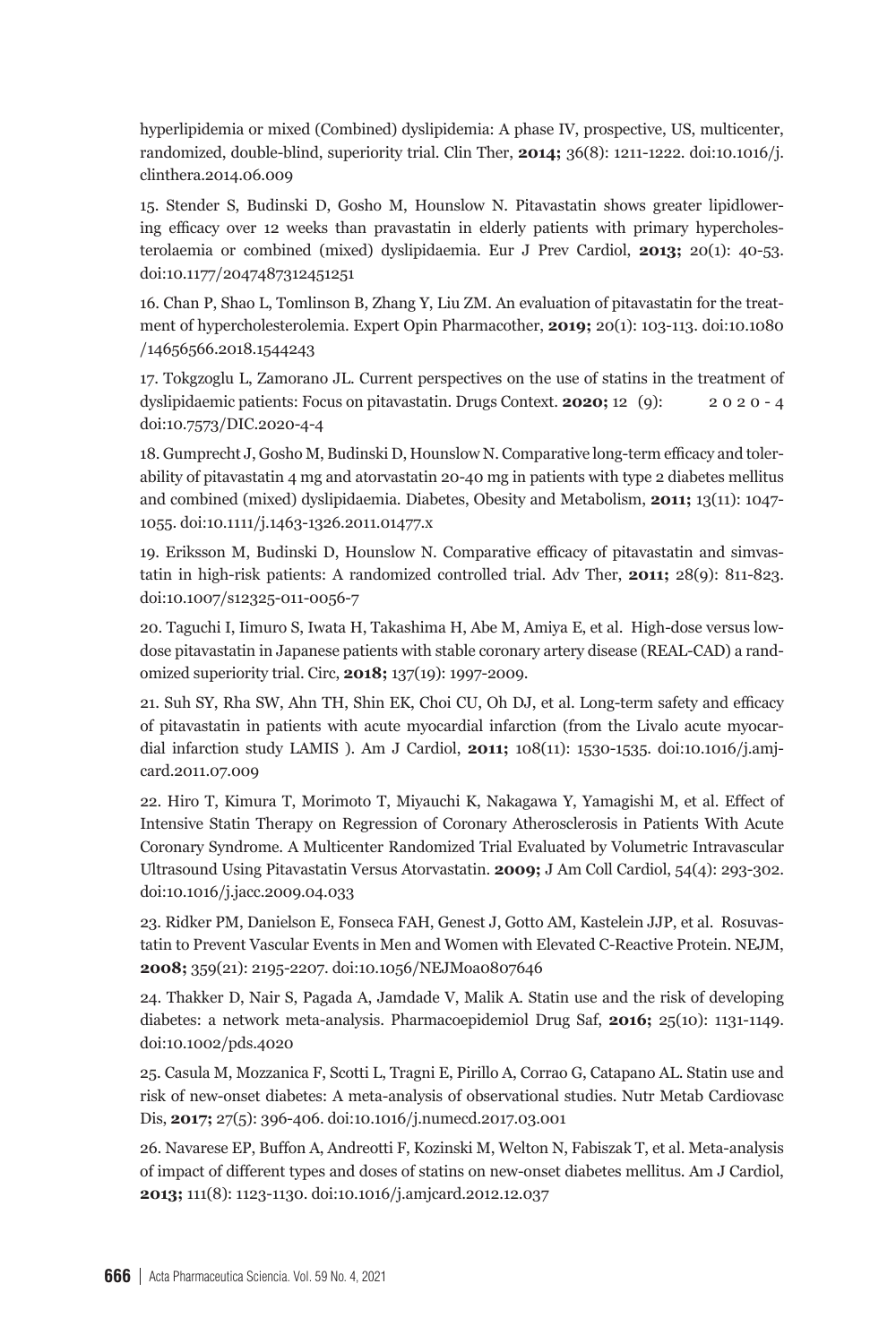27. Na E, Cho S, Kim DJ, Choi J, Han E. Time-varying and dose-dependent effect of longterm statin use on risk of type 2 diabetes: A retrospective cohort study. Cardiovasc Diabetol, **2010;**19(1). doi:10.1186/s12933-020-01037-0

28. Arnaboldi L, Corsini A. Could changes in adiponectin drive the effect of statins on the risk of new-onset diabetes? The case of pitavastatin. Atherosclerosis Supplements, **2015;** 16: 1-27. doi:10.1016/S1567-5688(14)70002-9

29. Chapman MJ, Orsoni A, Robillard P, Hounslow N, Sponseller CA, Giral P. Effect of highdose pitavastatin on glucose homeostasis in patients at elevated risk of new-onset diabetes: Insights from the CAPITAIN and PREVAIL-US studies. Curr Med Res Opin, **2014;** 30(5): 775- 784. doi:10.1185/03007995.2013.874989

30. Teramoto T, Shimano H, Yokote K, Urashima M. New evidence on pitavastatin: Efficacy and safety in clinical studies, Expert Opin Pharmacother, **2010;** 11(5): 817-828.

31. Yokote K, Saito Y, Bujo H, Hanaoka H, Shinomiya M, Mikami K, et al. Influence of statins on glucose tolerance in patients with type 2 diabetes mellitus: Subanalysis of the collaborative study onhypercholesterolemia drug intervention and their benefits for atherosclerosis prevention (CHIBA Study). J Atheroscler Thromb, **2009;** 16(3): 297-298. doi:10.5551/jat.E1008

32. Vallejo-Vaz AJa. Effect of pitavastatin on glucose, HbA1c and incident diabetes: A metaanalysis of randomized controlled clinical trials in individuals without diabetes. Atherosclerosis, **2015;** 241(2): 409-418. doi:10.1016/j.atherosclerosis.2015.06.001

33. Liu PY, Lin LY, Lin HJ, Hsia CH, Hung YR, Yeh HI, et al. Pitavastatin and Atorvastatin Double-Blind Randomized ComPArative Study among HiGh-Risk Patients, Including ThOse with Type 2 Diabetes Mellitus, in Taiwan (PAPAGO-T Study). PLoS ONE, **2013;** 8(10), e.0076298. doi:10.1371/journal.pone.0076298

34. Yamakawa T, Takano T, Tanaka SI, Kadonosono K, Terauchi Y. Influence of pitavastatin on glucose tolerance in patients with type 2 diabetes mellitus. J Atheroscler Thromb, **2008;** 15(5): 269-275. doi:10.5551/jat.E562

35. Cui JY, Zhou RR, Han S, Wang TS, Wang LQ, Xie XH. Statin therapy on glycemic control in type 2 diabetic patients: A network meta-analysis. J Clin Pharm Ther, **2018;** 43(4): 556-570. doi:10.1111/jcpt.12690

36. Hong YJ, Jeong MH, Bae JH, Oh SK, Rha SW, Hur SH, et al. Efficacy and safety of pitavastatins in patients with acute myocardial infarction: Livalo in Acute Myocardial Infarction Study (LAMIS) II. Korean Journal of Internal Medicine,**2017;** 32(4): 656-667. doi:10.3904/ kjim.2016.016

37. Wang YB, Fu XH, Gu XS, Fan WZ, Jiang YF, Hao GZ, et al. Effects of intensive pitavastatin therapy on glucose control in patients with non-ST elevation acute coronary syndrome. Am J Cardiol, **2017;** 7(4): 89-96.

38. Bangalore S, Parkar S, Grossman E, Messerli FH. A Meta-Analysis of 94,492. Patients With Hypertension Treated With Beta Blockers to Determine the Risk of New-Onset Diabetes Mellitus. Am J Cardiol, **2007;** 100(8):1254-62.

39. Choi SH, Lim S, Hong ES, Seo JA, Park CY, Noh, JH, et al. PROPIT: A PROspective comparative clinical study evaluating the efficacy and safety of PITavastatin in patients with metabolic syndrome. Clin Endocrinol, **2015;** 82(5): 670-677. doi:10.1111/cen.12580

40. Drew BG, Duffy SJ, Formosa MF, Natoli AK, Henstridge DC, Penfold SA, et al. High-den-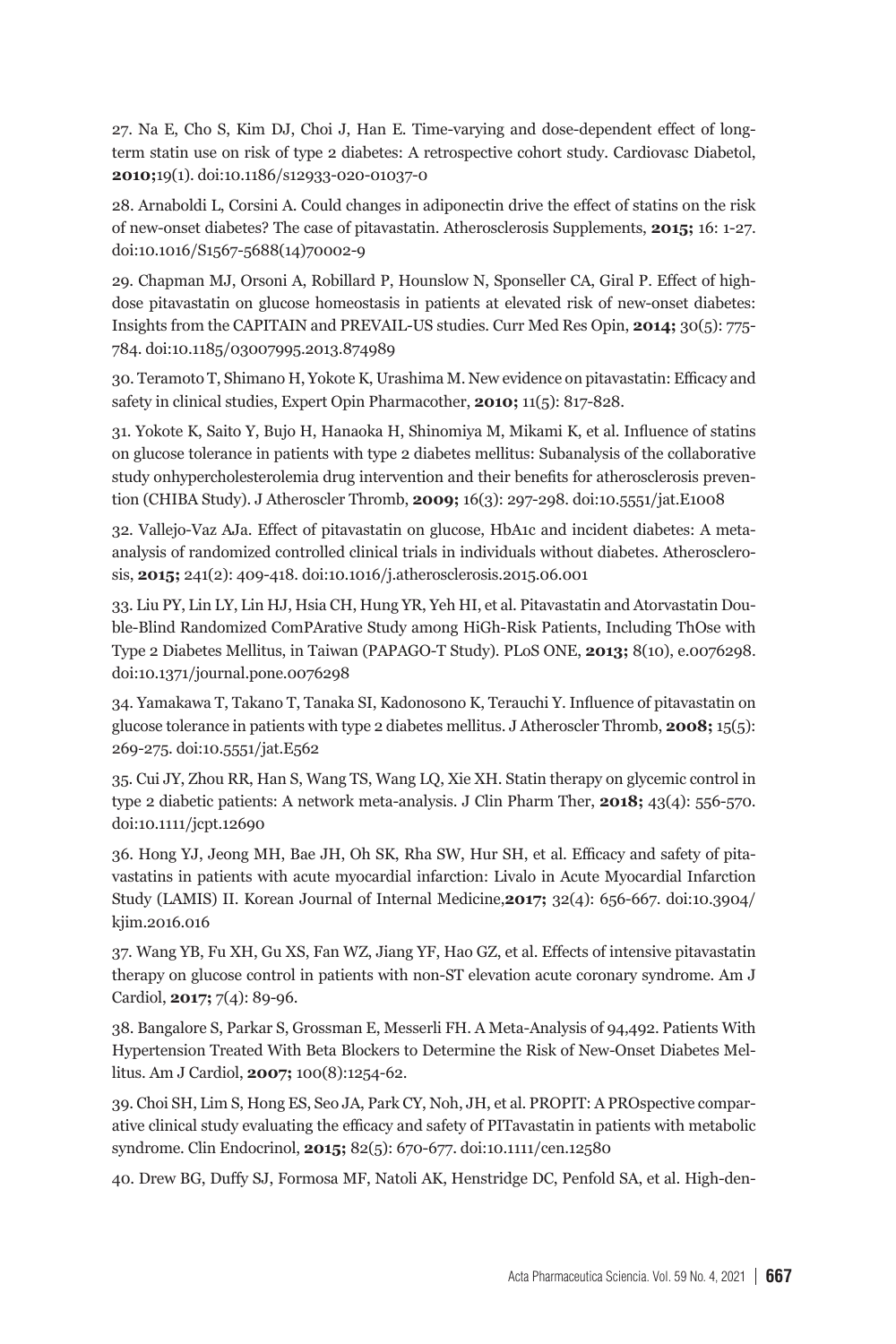sity lipoprotein modulates glucose metabolism in patients with type 2 diabetes mellitus. Circ, **2009;** 119(15): 2103-2111. doi:10.1161/CIRCULATIONAHA.108.843219

41. Sasaki J, Ikeda Y, Kuribayashi T, Kajiwara K, Biro S, Yamamoto K, et al. A 52Week, Randomized, Open-Label, Parallel-Group Comparison of the Tolerability and Effects of Pitavastatin and Atorvastatin on High-Density Lipoprotein Cholesterol Levels and Glucose Metabolism in Japanese Patients with Elevated Levels of Low-Density Li. Clin Ther, **2008;** 30(6): 1089-1101. doi:10.1016/j.clinthera.2008.05.017

42. Pirillo A, Catapano AL. Pitavastatin and HDL: Effects on plasma levels and function(s). Atheroscler Suppl, **2017;** 27: e1-e9.

43. Nakazawa M, Arashi H, Yamaguchi J, Ogawa H, Hagiwara N. Lower levels of highdensity lipoprotein cholesterol are associated with increased cardiovascular events in patients with acute coronary syndrome. Atherosclerosis, **2020;** 303: 21-28. doi:10.1016/j.atherosclerosis.2020.05.005

44. Acharjee S, Boden WE, Hartigan PM, Teo KK, Maron DJ, Sedlis SP, et al. Low levels of highdensity lipoprotein cholesterol and increased risk of cardiovascular events in stable ischemic heart disease patients: A post-hoc analysis from the COURAGE trial (clinical outcomes utilizing revascularization and aggressive drug evaluat. J Am Coll Cardiol, **2013;** 62(20): 1826-1833. doi:10.1016/j.jacc.2013.07.051

45. Kodama K, Komatsu S, Ueda Y, Takayama T, Yajima J, Nanto S, et al. Stabilization and regression of coronary plaques treated with pitavastatin proven by angioscopy and intravascular ultrasound: The TOGETHAR trial. Circ, **2010;** 74(9): 1922-1928. doi:10.1253/circj.CJ-10-0038

46. Kurogi K, Sugiyama S, Sakamoto K, Tayama S., Nakamura S, Biwa T, et al. Comparison of pitavastatin with atorvastatin in increasing HDL-cholesterol and adiponectin in patients with dyslipidemia and coronary artery disease: The COMPACT-CAD study. J Cardiol, **2013;** 62(2): 87-94. doi:10.1016/j.jjcc.2013.03.008

47. Niacin in Patients with Low HDL Cholesterol Levels Receiving Intensive Statin Therapy. NEJM, **2011;** 365(24): 2255-2267. doi:10.1056/nejmoa1107579

48. Schwartz GG, Olsson AG, Abt M, Ballantyne CM, Barter PJ, Brumm J, et al. Effects of Dalcetrapib in Patients with a Recent Acute Coronary Syndrome. NEJM, **2012;** 367(22): 2089- 2099. doi:10.1056/nejmoa1206797

49. Khera AV, Cuchel M, de la Llera-Moya M, Rodrigues A, Burke MF, Jafri K, et al. Cholesterol Efflux Capacity, High-Density Lipoprotein Function, and Atherosclerosis. NEJM, **2011;** 364(2): 127-135. doi:10.1056/nejmoa1001689

50. Rohatgi A, Khera A, Berry JD, Givens EG, Ayers CR, Wedin KE, et al. HDL Cholesterol Efflux Capacity and Incident Cardiovascular Events. NEJM, **2014;** 371(25): 2383-2393. doi:10.1056/ nejmoa1409065

51. Miyamoto-Sasaki M, Yasuda T, Monguchi T, Nakajima H, Mori K, Toh R, Ishida T, Hirata KI. Pitavastatin Increases HDL Particles Functionally Preserved with Cholesterol Efflux Capacity and Antioxidative Actions in Dyslipidemic Patients. J Atheroscler Thromb. **2013;** 20 (9): 708–716.

52. Maruyama T, Takada M, Nishibori Y, Fujita K, Miki K, Masuda S, et al. Comparison of preventive effect on cardiovascular events with different statins: The circle study. Circ, **2011;** 75(8): 1951-1959. doi:10.1253/circj.CJ-10-1163